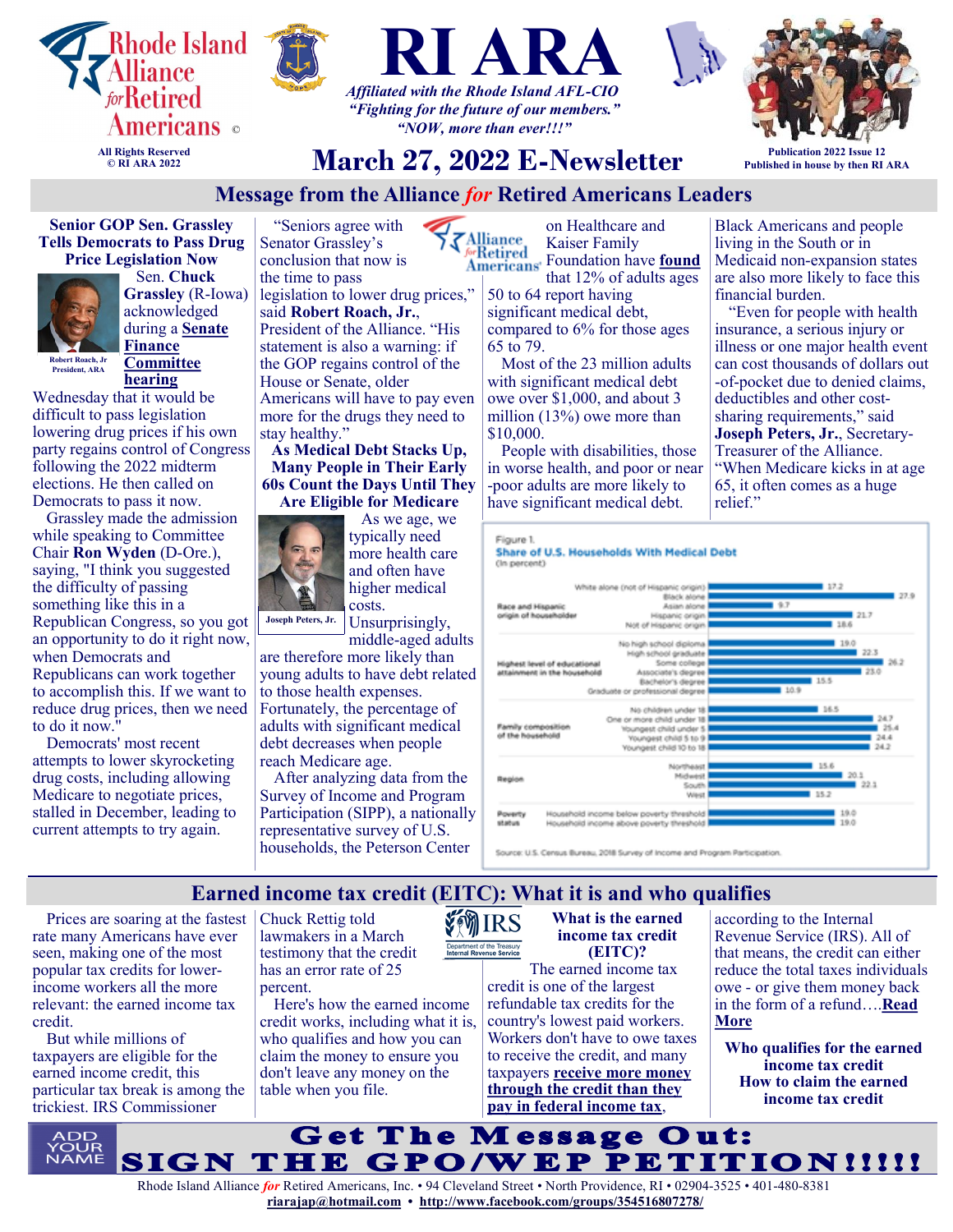## **New KFF Report Examines Beneficiary Exposure to Part B Drug Costs**

A new **[brief](https://www.kff.org/medicare/issue-brief/medicare-part-b-drugs-cost-implications-for-beneficiaries-in-traditional-medicare-and-medicare-advantage/)** from the Kaiser Family Foundation (KFF) examines the often extreme cost liability that **[Part B covered](https://www.medicareinteractive.org/get-answers/medicare-covered-services/medicare-coverage-overview/prescription-drug-coverage-parts-a-b-and-d)  [drugs](https://www.medicareinteractive.org/get-answers/medicare-covered-services/medicare-coverage-overview/prescription-drug-coverage-parts-a-b-and-d)**—typically, those administered by physicians and other health care providers can carry. The findings are clear: immediate action is needed to rein in drug prices, improve affordability, and better support people with Medicare.

As with most **[Part B covered](https://www.medicareinteractive.org/get-answers/medicare-health-coverage-options/original-medicare-costs/part-b-costs)  [services](https://www.medicareinteractive.org/get-answers/medicare-health-coverage-options/original-medicare-costs/part-b-costs)**, people with traditional Medicare generally pay 20% coinsurance for Part B drugs, with no annual limit on their out -of-pocket (OOP) costs. Although many beneficiaries have supplemental coverage that helps with these expenses, such as a **[Medigap](https://www.medicareinteractive.org/get-answers/medicare-health-coverage-options/supplemental-insurance-for-original-medicare-medigaps/medigap-overview)** policy or **[Medicaid](https://www.medicareinteractive.org/get-answers/cost-saving-programs-for-people-with-medicare/medicare-and-medicaid/medicaid-overview)**, nearly **[6](https://www.kff.org/medicare/issue-brief/a-snapshot-of-sources-of-coverage-among-medicare-beneficiaries-in-2018/)  [million](https://www.kff.org/medicare/issue-brief/a-snapshot-of-sources-of-coverage-among-medicare-beneficiaries-in-2018/)** people do not and must pay the full 20%.

Medicare Advantage (MA) enrollees also usually face high cost-[sharing](https://www.medicareinteractive.org/get-answers/medicare-health-coverage-options/medicare-advantage-plan-overview/medicare-advantage-costs-and-coverage) for Part B drugs. Plans can set coinsurance rates at no more than 20% for Part B drugs administered innetwork, but there is no similar limitation out-of-network. And while MA plans do limit total enrollee OOP costs, the current

caps (\$7,550 for innetwork and \$11,300 for in-network and outof-network combined) are too high.

As a result, and as the report underscores, beneficiaries in both traditional Medicare and MA can face high costs for Part B drugs. Among KFF's key findings:

- **In 2019, 25% of the traditional Medicare enrollees who used Part B drugs experienced a costsharing liability of at least \$1,000**. Of the four million traditional Medicare enrollees who used Part B drugs in 2019, one in four—one million people—faced at least \$1,000 in cost-sharing. One in five faced \$2,000 or more, while 1 in 10 were on the hook for at least \$5,000.
- **More than half of all Part B drugs had an average annual cost-sharing liability of at least \$1,000 in 2019.** Of the 287 Part B drugs that KFF analyzed, 54% had average annual cost-sharing liability of at least \$1,000; 43% would cost enrollees at least \$2,000, while 13% carried a minimum

\$10,000 for a year's access.

**In 2022, most MA enrollees pay 20% coinsurance for Part B drugs provided in-network, but many—more than 21 million—may face higher cost sharing out-ofnetwork.** Among the 8.3 million MA enrollees in plans with out-of-network coverage, close to half (44% or 3.7 million people) would be charged more than 20% as high as 50%—for Part B drugs administered by an outof-network provider. Another 31% (2.5 million people) may face coinsurance higher than 20% depending on the type of drug and/or where it is administered. In addition, nearly 15 million enrollees are in plans with no out-ofnetwork coverage; they typically must pay 100% of the cost for Part B drugs administered out-of-network unless they receive prior approval from their plan. Due to the lack of an OOP limit in traditional Medicare, Part B drug costs can be a

 $cost\text{-}sharing$  liability of  $\vert$  significant burden for people with no or inadequate supplemental coverage. Similarly, MA's OOP cap does not maximize enrollee affordability, and out-ofnetwork cost sharing arrangements can also have substantial cost implications. These structural challenges leave beneficiaries far too exposed. Policymakers must address these flaws, as well as the underlying issue of high and rising drug prices. As KFF notes, the Build Back Better reconciliation bill includes proposals that would begin to do so. Specifically, that "allowing the federal government to **[negotiate](https://www.kff.org/medicare/issue-brief/explaining-the-prescription-drug-provisions-in-the-build-back-better-act/#_Allow_the_Federal)  [prices](https://www.kff.org/medicare/issue-brief/explaining-the-prescription-drug-provisions-in-the-build-back-better-act/#_Allow_the_Federal)** for some drugs covered under Part B and Part D and by **[requiring inflation](https://www.kff.org/medicare/issue-brief/explaining-the-prescription-drug-provisions-in-the-build-back-better-act/#_Require_Inflation_Rebates)  [rebates](https://www.kff.org/medicare/issue-brief/explaining-the-prescription-drug-provisions-in-the-build-back-better-act/#_Require_Inflation_Rebates)** for Medicare-covered drugs to limit annual increases in drug prices could help to address the spending burden that Medicare beneficiaries could face if they need highcost drugs, whether covered under Part B or Part D."

> Medicare Rights continues to strongly urge lawmakers to pass these reforms, without delay.

# **MedPAC Demonstrates Medicare Advantage Overpayment and Inadequate Quality Metrics**

This week, the Medicare Payment Advisory Commission (MedPAC) delivered its **[annual](https://www.medpac.gov/wp-content/uploads/2022/03/Mar22_MedPAC_ReportToCongress_SEC.pdf)  [report to Congress](https://www.medpac.gov/wp-content/uploads/2022/03/Mar22_MedPAC_ReportToCongress_SEC.pdf)** that examines Medicare's payment policies, including Medicare Advantage (MA). In this year's report, MedPAC **[reiterated](https://www.medicarerights.org/medicare-watch/2021/03/11/medpac-reiterates-position-that-ma-plans-cost-more-responds-to-criticism)** its position that Medicare pays more for MA enrollees than it does for similar beneficiaries enrolled in traditional Medicare and added that it is impossible to judge the quality of MA plans, including plans specifically designed for those who are dually eligible for Medicare and Medicaid.

By MedPAC's estimates, Medicare pays four percent more for beneficiaries who are enrolled in MA than it would if those beneficiaries were covered by traditional Medicare. These overpayments are a result of many complex policy choices. MedPAC notes

that MA plan payments include adjustments "to account for differences in

expected beneficiary medical costs. The purpose of risk adjustment is to ensure that plans are adequately and fairly compensated for treating all categories of enrollees—those with high medical costs as well as those with less health care utilization." But risk adjustment can be gamed by plans who claim enrollees are sicker than they truly are, driving up payments per enrollee with no benefit to the patient or Medicare.

MedPAC is not alone in identifying this MA practice, called "upcoding" or "uncorrected coding intensity," as a significant issue. For example, the U.S. Department of Health and Human Services



plans based on diagnoses that were found only on medical records and that did not lead to any treatment. Researchers have found similar results, **[showing](https://www.healthaffairs.org/doi/full/10.1377/hlthaff.2016.0768)  [that hundreds of billions of](https://www.healthaffairs.org/doi/full/10.1377/hlthaff.2016.0768)  [dollars may be at stake due to](https://www.healthaffairs.org/doi/full/10.1377/hlthaff.2016.0768)  [upcoding](https://www.healthaffairs.org/doi/full/10.1377/hlthaff.2016.0768)**. And insurers have faced **[significant federal](https://fynefettle.com/feds-join-medicare-advantage-upcoding-lawsuits-against-kaiser/)  [lawsuits](https://fynefettle.com/feds-join-medicare-advantage-upcoding-lawsuits-against-kaiser/)** for the practice as well.

MedPAC highlights this excess funding for several reasons: It is worsening Medicare's long-term fiscal sustainability; people in traditional Medicare are paying extra to fund MA plans; and more beneficiaries are attracted to MA's extra benefits which are funded by rebates from upcoding, leading to

exponential increases in costs and an unbalanced playing field. In addition, MedPAC flags important gaps in quality information for MA plans, stating, "The current state of quality reporting is such that the Commission's yearly updates can no longer provide an accurate description of the quality of care in MA." The lack of reliable information on quality may put MA enrollees at risk. This problem is exacerbated in MA plans designed for those who are dually eligible for Medicare and Medicaid—D-SNPs. MedPAC is newly required to report on D -SNP quality, but it notes that "the performance data that MA plans report . . . provide limited insight on the relative performance of D– SNPs."...**[Read More](https://www.medicarerights.org/medicare-watch/2022/03/17/medpac-demonstrates-medicare-advantage-overpayment-and-inadequate-quality-metrics)**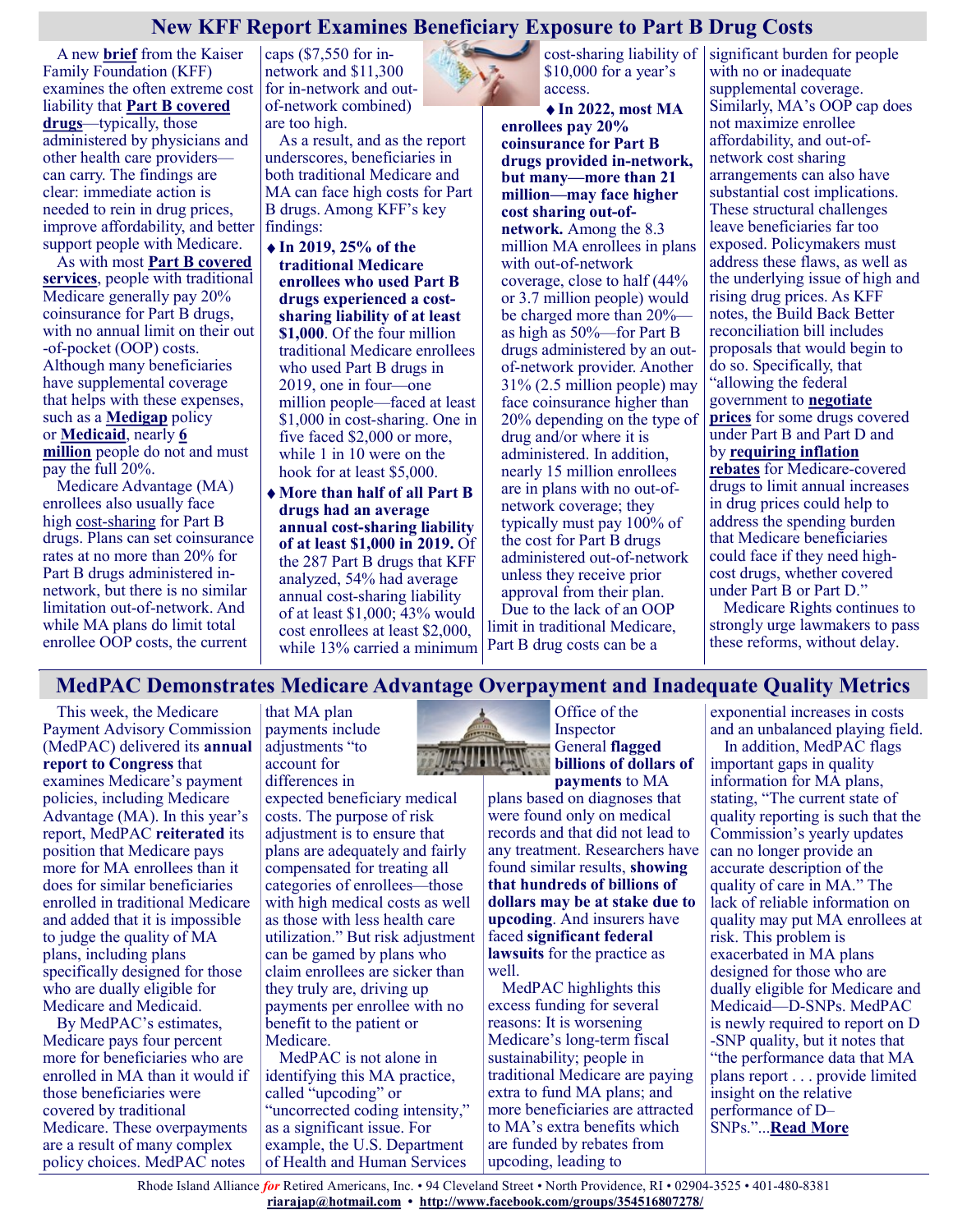## **Senior Citizens League Update for Week Ending March 19, 2022**

**Pressure Mounts for Presidential Actions on Drug Prices**

When it comes to seniors' issues, the main focus of Congress continues to be on the high cost of prescription drugs. The Republicans in the Senate continue to unanimously refuse to support the broad legislation put forth by Democrats that includes provisions to reduce drug prices, and Senator Joe Manchin (D-W.Va.) still has not agreed to the bill, meaning there are not enough Democratic votes to pass it.

Democratic leaders in the Senate are negotiating with Manchin to see if they can make the changes he seeks so they can pass the bill this year but so far, there has been no breakthrough.

Because of the impasse, there is a group of nearly 100 liberal Democratic members in the House who are urging President Biden to issue executive orders insofar as he can, to lower drug prices. While that is one way to overcome Congressional deadlock, it may be only temporary.

That's because executive orders by one President can easily be overturned by another, or by the courts.

President Obama signed 276 executive orders and hundreds of presidential memoranda during

his eight years in office, while President Trump issued 220 executive orders during his single term.

President Biden has issued 84 executive orders so far and in his first days in office he overturned many Trump-era policies.

Democrats prefer to pass legislation that would make the drug-price reductions permanent, but if negotiations with Senator Manchin continue to prove fruitless, it becomes more likely that the President will issue some sort of executive orders. \* \* \* \*

#### **Senate Vote on Insulin Legislation Expected Soon**

Because legislation on over-all drug pricing is stalled, new legislation has been offered by Senator Sen. Raphael Warnock (D-Ga.) to specifically lower the price of insulin.

Last week he said he's hoping to get his bill through committee and onto the Senate floor by Easter, which falls on April 17 this year.

Warnock's bill ([S. 3700\)](https://www.bgov.com/us_legislation/7065964724046266450) would cap consumers' out-of-pocket insulin costs at \$35 per month without changing the price drug makers charge for insulin. It would apply only to those who have insurance.

The bill currently has 29 cosponsors, all Democrats or senators who caucus with



Democrats. Although Warnock has said he thinks the idea ought to garner

bipartisan support, so far no Republicans have signaled they will support it, even though a few of them have expressed concern about insulin prices in the past. However, this is an election year and it appears Republicans have no intention of supporting legislation that would give Democrats a legislative victory no matter how much it is supported by the public. \* \* \* \*

#### **Insurance Companies Sue Walgreens for Overcharging for Drugs**

A number of health insurance companies, including Blue Cross and Blue Shield units are suing Walgreens, alleging that the company has been engaged in a fraudulent scheme to overcharge for prescription drugs by submitting claims for payment at inflated prices and made false statements to conceal the scheme.

Walgreens has overcharged the plaintiffs hundreds of millions of dollars, the plaintiffs said in a Tuesday complaint filed in the U.S. District Court for the Northern District of Illinois.

According to the suit, Walgreens created a program under which it submitted usual and customary prices to the insurance companies that were "five, ten, or twenty times

higher" than what cash customers paid.

Walgreens knowingly and wrongfully overcharged the insurance companies by submitting false and inflated usual and customary prices to the plaintiffs, the complaint says.

It also intentionally concealed from the companies the actual cash prices offered to members of the general public by making false statements and omitting material facts, the complaint says.

We want to stress that, like anyone who is sued in court, those who are suing have to prove their case and the fact that there is a lawsuit doesn't mean the things they are charging are true.

But with so many Americans struggling to pay for the drugs they need, and with legislation to lower drug prices held up in Congress, it is troubling to hear about this. Like so many cases involving large corporations, this case is likely to go on for a very long time and could eventually be settled out of court.

However, it reinforces our belief that Congress needs to act to lower drug prices, and reinforces our determination to fight as hard as we can to make that happen.

## **High deductible health plans are a barrier to care for working people**

Corporate health insurers can use a range of tactics to make it seem that they are offering you more at less cost. One such tactic relies on high deductibles to keep premiums down so that the health plan looks more affordable. A recent EBRI report on employers who offer high deductible plans to their workers confirms that high deductibles can be a huge barrier to care.

EBRI looked at the effect on access to care for people with mental health disorders of a switch from a preferred provider organization to a high deductible health plan. EBRI observed that people with major depressive disorders and anxiety were less likely to get care in high deductible health plans. EBRI further found that

working people with mental health disorders in high deductible health plans used fewer health services of many types. They used fewer office visits, they filled their prescriptions less frequently, they spent fewer days in the hospital and they used emergency rooms less often. Moreover, working people in high deductible health plans also used fewer preventive services, including fewer cancer screenings and vaccinations.

In sum, working people in high deductible health plans saved their employers a lot of money on health care. Workers made the choice to forgo health care services and spend less on health care in a variety of instances. It would therefore stand to reason

that the higher the deductible, the greater the barrier to care for people with Medicare, who tend to live on far lower incomes than working people.

EBRI's findings are in sync with a range of other findings showing that, overall, cost is a barrier to care for people with health insurance. Tens of millions of Americans with insurance are underinsured and live on small fixed incomes. Once out-of-pocket health care costs come into play, they are forced to decide between their health and their rent or mortgage or heat or supper. These are choices that no one should have to make.

A recent **[NBER study](https://justcareusa.org/the-deadly-consequences-of-out-of-pocket-drug-costs/)** found that more than 20 percent of

people with Medicare drop all their prescriptions–including life -saving medicines–when they face a copay increase of as little as \$10.40. As a result, thousands die. So, it's not surprising that high-deductible health plans, with deductibles in the thousands of dollars, lead lots of people to forgo care. Some of these people likely die needlessly as a result.

Congress continues to sit back and let people opt against getting needed health care because of the cost rather than regulating health care prices and guaranteeing access to health care to anyone and everyone who needs it, regardless of ability to pay. Talk about a Darwinian approach that will lead to countless needless deaths and disabilities.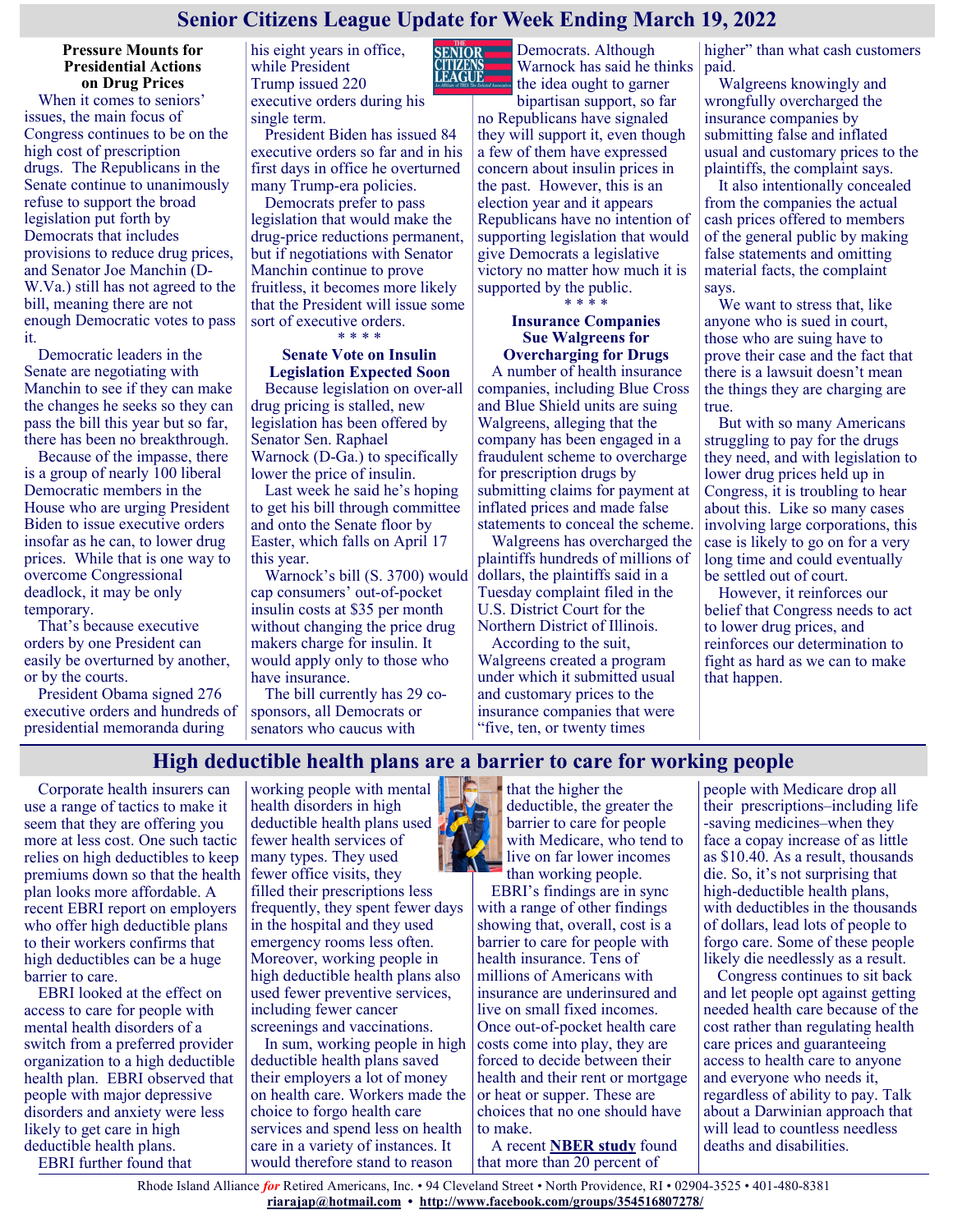## **Medical debt on the rise**

New research from the Peterson Center on Health Care and the Kaiser Family Foundation finds that Americans are now holding at least \$195 billion in medical debt. Nine in ten of them have health insurance. **[Emergency](https://justcareusa.org/round-up-emergency-care/)  [care](https://justcareusa.org/round-up-emergency-care/)**, **[COVID](https://justcareusa.org/covid-19-roundup-what-you-should-know/)-19** 

#### **[care](https://justcareusa.org/covid-19-roundup-what-you-should-know/)** and **[mental health](https://justcareusa.org/three-things-to-think-about-when-getting-mental-health-care-if-you-have-medicare/)** care are the three biggest causes.

Three million Americans owe more than \$10,000 in medical debt, and 16 million Americans owe more than \$1,000. Not surprisingly, the most vulnerable Americans face the greatest debt. Researchers say that "Medical debt can happen to almost anyone in the United States, but this debt is most pronounced among people who are already struggling with poor health, financial insecurity, or both,"

In a separate survey of 1,250 people, more than half (55 percent) say they have some medical debt. And, almost half of these people report not being able to purchase a home or put money aside for retirement as a result.

Nearly seven in 10 people (69 percent) who purchase their own health insurance have medical debt and just over six in ten (61 percent) who have employer coverage have medical debt. Just under six in ten (59 percent) without health insurance report having medical debt.

People with health insurance appear to have the same rate of medical debt as people without health insurance. But having health insurance limits the amount of debt people have.

Health insurance deductibles have skyrocketed over the last several years, presenting

a barrier to care for many Americans. They are also a driver of medical debt.

Employer plan deductibles average \$1,669 in 2022 for people who work for large employers. People working in companies with fewer than 200 workers face even higher average deductibles, **[\\$2,379](https://www.kff.org/report-section/ehbs-2021-summary-of-findings/#:~:text=Among%20covered%20workers%20with%20a,%241%2C397).)**. And, individuals with state health insurance exchange plans and no subsidies faced average deductibles of \$4,364 in 2020.

Total average out-of-pocket costs for health care are now \$12,530. That includes premiums, deductibles and copays. And, it represents about 20 percent of the typical person's ambulance.

annual income, \$67,521 in 2020. People not yet eligible for Medicare, with incomes between 100 and 400 percent of the federal poverty level, are entitled to subsidies that can bring down their health care costs significantly. People with Medicare with low incomes are also eligible for government assistance paying premiums, deductibles and coinsurance, through **[Medicaid](https://justcareusa.org/medicare-and-medicaid-how-they-work-together/)** and **[Medicare](https://justcareusa.org/2022-programs-that-lower-your-health-care-costs-if-you-have-medicare/)  [Savings Programs](https://justcareusa.org/2022-programs-that-lower-your-health-care-costs-if-you-have-medicare/)**

To minimize your costs, plan ahead. If you have Medicare, to save money, make sure you have the number of the local ambulance that takes Medicare on your phone and your refrigerator. If you're in a Medicare Advantage plan, have the number of an in-network

## **Major Credit Agencies Will Drop Most Medical Debt From Reports**

Most medical debt will be dropped from Americans' credit reports as of this summer, the top three credit reporting agencies said Friday.

The announcement by Equifax, Experian and TransUnion comes as **[medical bills](https://siepr.stanford.edu/news/americas-medical-debt-much-worse-we-think)** have become the largest source of personal debt in the United States, CBS News reported.

**[Credit reports](https://www.usa.gov/credit-reports)** are used by lenders to determine whether a person is a good loan risk, and having a poor credit score makes debts in collections will appear

it more difficult to get financial products such as a mortgage or car loan, rent an apartment or even get a job.

The three companies said they will make a number of changes in how they handle medical debt. They include dropping paid medical debt and medical collection debt under \$500 from credit reports, and increasing the time period from six months to one year before unpaid medical



on a credit report, CBS News reported. About 1 in 5 U.S. households have health care-related debt,

according to the Consumer Financial Protection Bureau (CFPB), which supervises the credit agencies.

Errors related to medical debt are common on credit reports, and consumers often have difficulty getting the problems cleared up, according to the agency, CBS News said.

In a March 1 **[report](https://files.consumerfinance.gov/f/documents/cfpb_medical-debt-burden-in-the-united-states_report_2022-03.pdf)**, the bureau said it planned to "hold credit reporting agencies accountable" for inaccurate medical debt on consumer reports and also to decide whether medical debt should be included in credit reports.

CFPB said Equifax, Experian and TransUnion accounted for more than 6 in 10 complaints received by the agency in 2021, which is more than any other topic, CBS News reported.

## **1 Social Security Surprise That Could Cost You in Retirement**

Social Security benefits can make retirement far more affordable, especially if your retirement savings are falling short. The average retiree collects over \$1,600 per month in benefits, according to the Social Security Administration, which can go a long way in retirement.

However, there's one sneaky expense that could take a bite out taxed. of your benefits. And if you're not prepared for it, it could throw off your budget in retirement.

How taxes affect your Social **Security** 

Unfortunately, even in retirement, you may not be able to get away from taxes. Your Social Security benefits may be subject to both state and federal

income taxes, and it's wise to prepare for them now so they don't take you by surprise down the road.

State taxes will depend on where you live, as each state has different regulations as to

whether **benefits** 

Th news  $38$  sta not ta Secur all. T that d inclue Color Conn

Kansas, Minnesota, Missouri, Montana, Nebraska, New Mexico, Rhode Island, Utah, Vermont, and West Virginia. (North Dakota formerly taxed benefits as well, but as of 2021 has excluded Social Security

from taxation.)

Whether you owe federal taxes will depend on a factor called your "combined income." This is your adjusted gross income (such as **[401\(k\)](https://www.fool.com/retirement/2022/03/14/3-tips-for-turning-your-401k-into-a-million-dollar/?utm_source=msnrss&utm_medium=feed&utm_campaign=article&referring_guid=a1c199a2-25c9-4c94-a1a2-df9e55721e77)** withdrawals) plus half of your annual Social Security benefit amount….**[Read More](https://www.msn.com/en-us/money/retirement/1-social-security-surprise-that-could-cost-you-in-retirement/ar-AAVgc7X?ocid=SK2DDHP)**

| fits are<br>e good<br>is that<br>ates do<br>ax Social<br>rity at<br>he 12<br>dс<br>de<br>rado,<br>ecticut, | <b>Percentage of Your Benefits Combined Income for</b><br><b>Subject to Federal Taxes</b> | Individuals                      | <b>Combined Income for Mar-</b><br>ried Couples Filing Jointly |
|------------------------------------------------------------------------------------------------------------|-------------------------------------------------------------------------------------------|----------------------------------|----------------------------------------------------------------|
|                                                                                                            | $0\%$                                                                                     | Less than $$25,000$ per<br>year  | Less than \$32,000 per year                                    |
|                                                                                                            | Up to $50\%$                                                                              | \$25,000 to \$34,000<br>per year | \$32,000 to \$44,000 per year                                  |
|                                                                                                            | Up to $85%$                                                                               | More than \$34,000<br>per year   | More than \$44,000 per year                                    |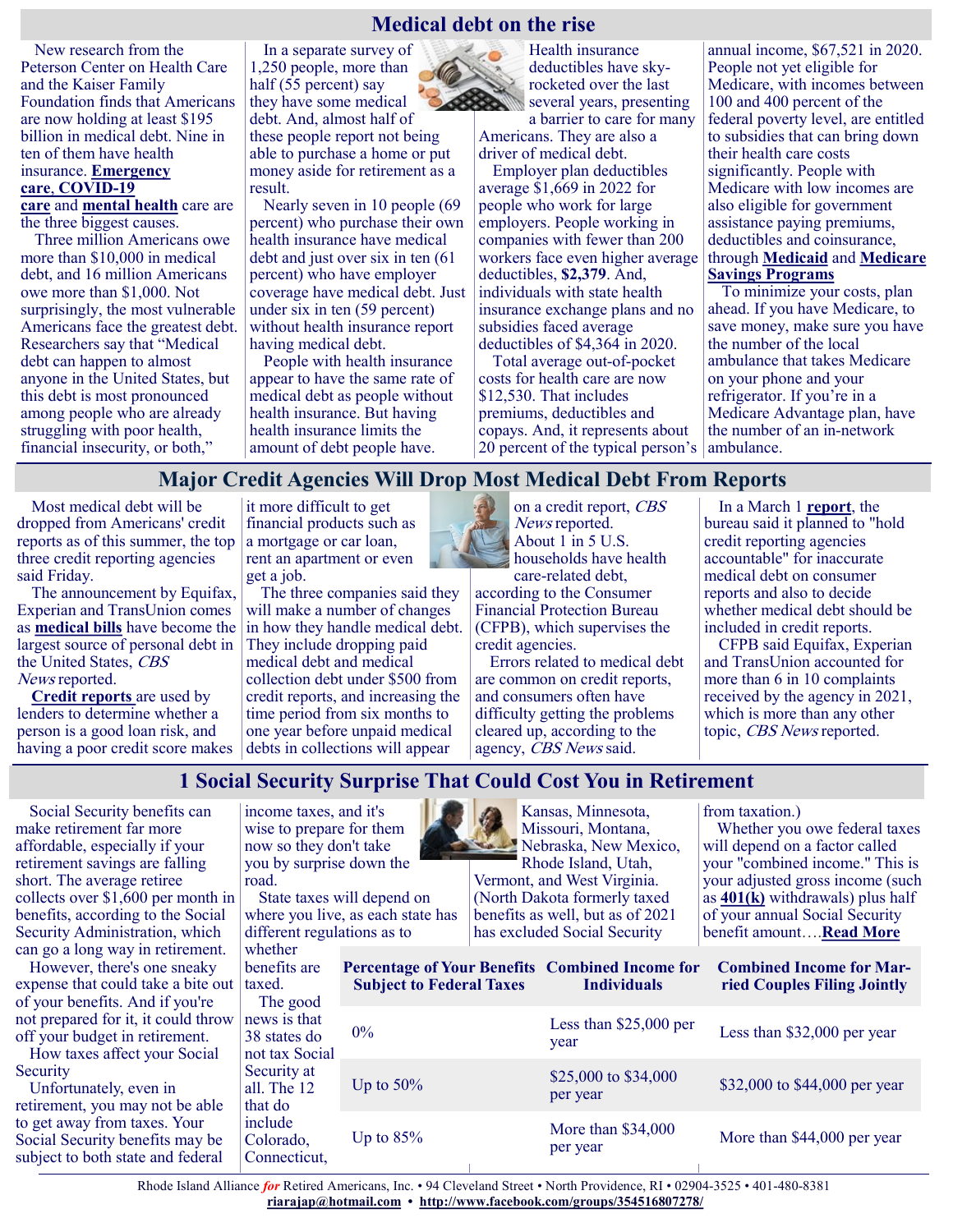## **How to Avoid Surprise Bills — And the Pitfalls in the New Law**

Patients are no longer required insurer.

to pay for out-of-network care given without their consent when they receive treatment at hospitals covered by their health insurance since a federal law took effect at the start of this year.

But the law's protections against the infuriating, expensive scourge of surprise medical bills may be only as good as a patient's knowledge — and ability to make sure those protections are enforced.

Here's what you need to know. **Meet the No Surprises Act**.

Studies have shown that about 1 in 5 emergency room visits **[result in a surprise bill](https://www.kff.org/health-reform/issue-brief/no-surprises-act-implementation-what-to-expect-in-2022/)**.

Surprise bills frequently come from emergency room doctors and anesthesiologists, among others — specialists who are often outside a patient's insurance network and not chosen by the patient.

Before the law took effect, the problem went something like this: Say you needed surgery. You picked an in-network hospital — that is, one that accepts your health plan and has negotiated prices with your

But one of the doctors who treated you didn't take your insurance.

SURPRISE! You got a big bill, separate from the bills from the hospital and other doctors. Your insurer didn't cover much of it, if it didn't deny the claim outright. You were expected to pay the balance.

The new law, known as the **[No](https://www.npr.org/sections/health-shots/2021/10/14/1045828215/ban-on-surprise-medical-bills)  [Surprises Act](https://www.npr.org/sections/health-shots/2021/10/14/1045828215/ban-on-surprise-medical-bills)**, stipulates, in broad terms, that patients who seek care from an in-network hospital cannot be billed more than the negotiated, in-network rate for any out-of-network services they receive the

Instead of leaving the patient with an unexpected bill that insurance will not cover, the law says, the insurance company and the health care provider must

work out how the bill gets paid. But the law builds in wiggle room for providers who wish to try end runs around the protections.

**Caution: The law leaves out plenty of medical care**.

The changes come with a lot of caveats.

Although the law's protections unexpected bills, labeled

apply to hospitals, they do not apply at many other places, like doctors' offices, birthing centers, or most

urgent care clinics. Air ambulances, often a source of exorbitant out-of-network bills, are covered by the law. But ground ambulances [are not.](https://news.yahoo.com/health-care-no-surprises-act-190006423.html?guccounter=1)

Patients need to keep their heads up to avoid the pitfalls that remain, said Patricia Kelmar, health care campaigns director for the nonprofit Public Interest Research Group, which lobbied for the law.

Say you go for your annual checkup, and your doctor wants to run tests. Conveniently, there's a lab right down the hall.

But the lab may be out of network — despite sharing office space with your innetwork doctor. Even with the new law in effect, that lab doesn't have to warn you it is out of network.

**Beware the "Surprise Billing Protection Form."**

Out-of-network providers may present patients with a form addressing their protections from "Surprise Billing Protection Form."

Signing it waives those protections and instead consents to treatment at out-of-network rates.

"The form title should be something like the *I'm Giving* Away All of My Surprise Billing Protections When I Sign This Form, because that's really what it is," Kelmar said.

Your consent must be given at least 72 hours before receiving care — or, if the service is scheduled on the same day, at least three hours in advance. If you've waited weeks to book a procedure with a specialist, 72 hours may not feel like sufficient advance warning to allow you to cancel the procedure.

Among other things, the form should include a "good faith estimate" of what you'll be charged. For nonemergency care, the form should include the names of in-network providers you could see instead.

It should also inform you of an unfortunate catch-22: The provider can refuse to treat you if you refuse to waive your protections….**[Read More](https://khn.org/news/article/how-to-avoid-surprise-bills-no-suprises-act-pitfalls/)**

## **To Families' Dismay, Biden Nursing Home Reform Doesn't View Them as Essential**

Relatives who often provide vital caregiving for nursing home residents say the lockdowns during the COVID pandemic showed the need for family members to visit in person with their loved ones.

When the Biden administration announced a set of **[proposed](https://www.whitehouse.gov/briefing-room/statements-releases/2022/02/28/fact-sheet-protecting-seniors-and-people-with-disabilities-by-improving-safety-and-quality-of-care-in-the-nations-nursing-homes/)  [nursing home reforms](https://www.whitehouse.gov/briefing-room/statements-releases/2022/02/28/fact-sheet-protecting-seniors-and-people-with-disabilities-by-improving-safety-and-quality-of-care-in-the-nations-nursing-homes/)** last month, consumer advocates were both pleased and puzzled.

The reforms call for minimum staffing requirements, stronger regulatory oversight, and better public information about nursing home quality — measures advocates have promoted for years. Yet they don't address residents' rights to have contact with informal caregivers family members and friends who provide both emotional support and practical assistance.

That's been a painful concern during the pandemic as nursing homes have locked down, caregivers have been unable to visit loved ones, and a significant protection was "degraded"

number of residents have become isolated, discouraged, or depressed. Thousands of residents died alone, leaving a trail of grief for those who couldn't be by their side. Altogether, **[more than](https://www.kff.org/policy-watch/over-200000-residents-and-staff-in-long-term-care-facilities-have-died-from-covid-19/)** 

**[200,000 residents and staffer](https://www.kff.org/policy-watch/over-200000-residents-and-staff-in-long-term-care-facilities-have-died-from-covid-19/)s**  in long-term care facilities perished of COVID-19 in the first two years of the pandemic, according to an analysis by KFF. "What we learned is that family members' support is absolutely essential to the well-being of residents," said **[Mairead](https://portal.ct.gov/LTCOP/State-Ombudsman-Mairead-Painter-s-Bio)  [Painter,](https://portal.ct.gov/LTCOP/State-Ombudsman-Mairead-Painter-s-Bio)** Connecticut's long-term care ombudsman.

(**[Ombudsmen](https://acl.gov/programs/Protecting-Rights-and-Preventing-Abuse/Long-term-Care-Ombudsman-Program)** are official advocates for nursing home residents.) "We need to make sure that the far-reaching restrictions put in place never happen again."

Although nursing home residents **[have a right to have](https://downloads.cms.gov/medicare/your_resident_rights_and_protections_section.pdf)  [visitors](https://downloads.cms.gov/medicare/your_resident_rights_and_protections_section.pdf)** under federal law, this



during the pandemic, said Tony Chicotel, a staff attorney for California Advocates for Nursing Home Reform. "I worry that facilities and public health departments will feel emboldened to cut

visitation off at their discretion, whenever there's an infectious disease outbreak," he explained.

What's needed now, Chicotel suggested, is legislation stating that "even in a public health emergency, residents have a core right to support from [informal] caregivers that cannot be waived."

A new "essential caregivers" bill in California (**AB-[2546](https://leginfo.legislature.ca.gov/faces/billNavClient.xhtml?bill_id=202120220AB2546&fbclid=IwAR037sFaQAZFoxEWF_bAWrz5JUmRR1klu308i-kbRC-dXESxxnlAGsOLdTo)**) would allow residents to designate two such informal caregivers, one of which would have access to a facility around-the-clock without advance scheduling. Caregivers would need to comply with the same safety and infection control protocols that apply to staffers. Laws with a similar intent have

passed in 11 states, according to the **[Essential Caregivers](https://www.essentialcaregiverscoalition.org/)  [Coalition](https://www.essentialcaregiverscoalition.org/)**, an advocacy group formed during the pandemic. Nationally, the **[Essential](https://www.congress.gov/bill/117th-congress/house-bill/3733?s=1&r=56)  [Caregivers Act of 2021](https://www.congress.gov/bill/117th-congress/house-bill/3733?s=1&r=56)**, another measure along these lines, is languishing in the House Ways and Means health subcommittee. Competing priorities, pandemicrelated fatigue, and a sense that the covid emergency "is behind us" are contributing to inaction, said Maitely Weismann, a cofounder of the Essential Caregivers Coalition.

If sweeping nursing home changes don't address the harm to residents when they are cut off from families, "we're only halfway where we need to be," she cautioned. The White House did not respond to requests for comment about whether it planned to address the issue….**[Read More](https://www.usnews.com/news/health-news/articles/2022-03-18/to-families-dismay-biden-nursing-home-reform-doesnt-view-them-as-essential)**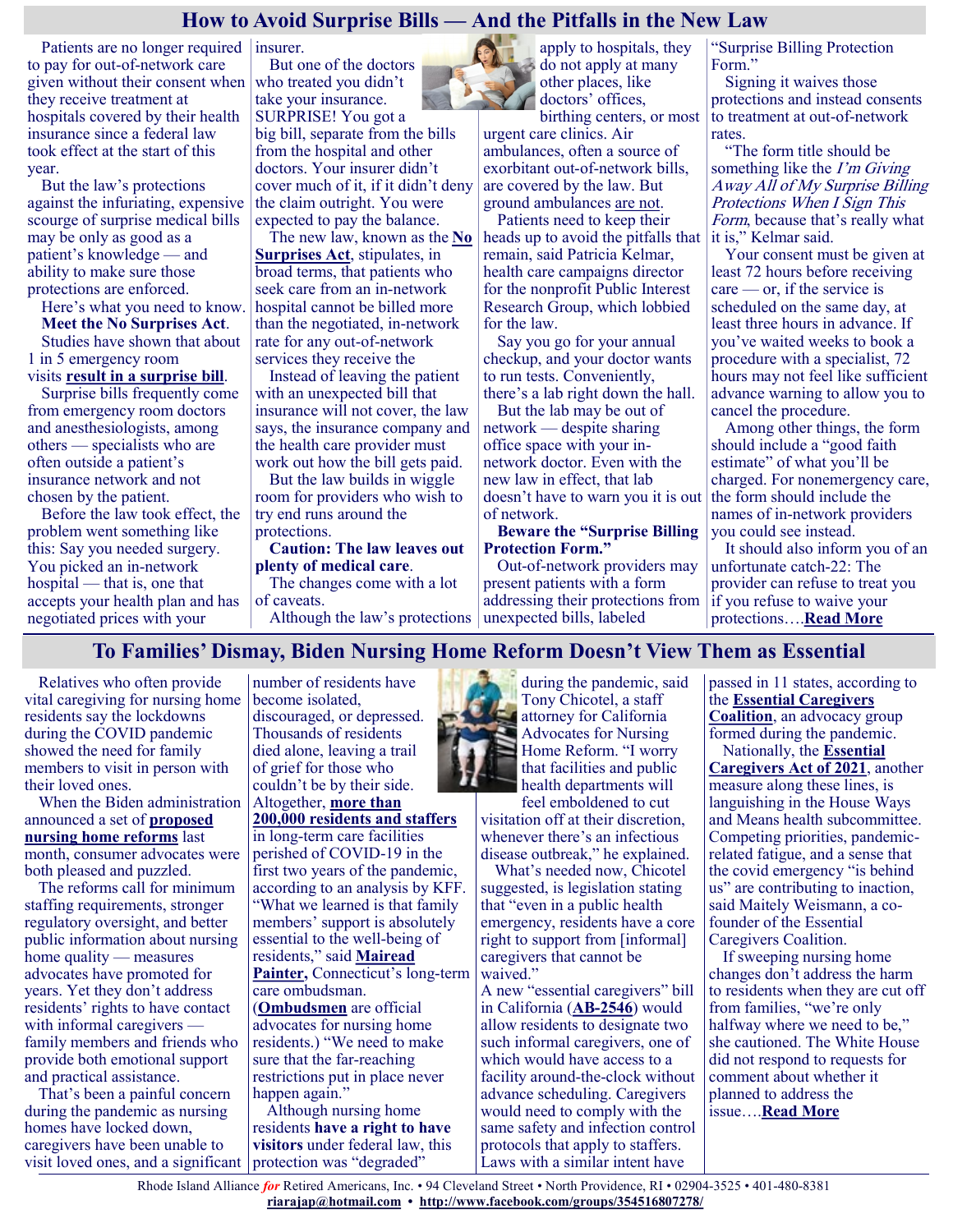# **Medicare Advantage Plans Send Pals to Seniors' Homes for Companionship — And Profits**

Widowed and usually living alone, Gloria Bailey walks with a cane after two knee replacement surgeries and needs help with housekeeping. So she was thrilled last summer when her Medicare Advantage plan, SummaCare, began sending a worker to her house in Akron, Ohio, to mop floors, clean dishes, and help with computer problems. Some days, they would spend the two-hour weekly visit just chatting at her kitchen table. "I love it," she said of the free benefit.

Bailey, 72, is one of thousands of seniors around the country being visited each week by employees of Papa Inc. Known as "Papa pals," their primary aim is to provide companionship to seniors along with helping with errands and light housework duties. Since 2020, more than 65 Medicare Advantage plans nationwide have signed up with Papa, a Miami-based company, to address members' loneliness — a problem exacerbated by the pandemic.

"It's the best thing ever" to

counteract social isolation, said **[Anne Armao](https://www.summacare.com/about-us/leadership/armao)**, a vice president at SummaCare. More than 12% of the company's 23,000 Ohio Medicare members used the Papa benefit last year.

But SummaCare and other health plans also stand to benefit by sending Papa pals into members' homes. The workers can help the plans collect more money from Medicare by persuading members to get **[annual wellness exams](http://www.healthmine.com/resources/incentivized-annual-wellness-visits-healthcare-rewards-incentives-program)**, fill out personal health risk assessments, and undergo covered health screenings.

Accomplishing these steps helps plans in two ways:

By gleaning more information, plans may discover members have health issues that may earn higher reimbursement rates from Medicare.

Plans can boost their star ratings, which are based on more than 40 performance measures, including cancer, diabetes, and blood pressure screenings; outcome measures such as controlling

*U* hypertension; and overall satisfaction with the plan. Plans that score at least four stars on a five-star scale receive bonuses from Medicare.

Bonus payments from the star ratings make up an increasing share of federal payments to these private Medicare Advantage plans, which are an alternative to traditional Medicare. In 2021, Medicare paid plans \$11.6 billion in bonus pay, double the amount in 2017.

The federal government's base pay for the plans is a monthly fee for each member, but it increases that amount based on the members' health risks. So plans also get billions of dollars a year in extra payments by pinpointing members' health problems through a variety of measures, including the health risk assessments.

Yet federal investigators have found these diagnoses do not always result in **[additional](https://www.medpac.gov/wp-content/uploads/2021/10/march-2016-report-to-the-congress-medicare-payment-policy.pdf)  [treatment or follow](https://www.medpac.gov/wp-content/uploads/2021/10/march-2016-report-to-the-congress-medicare-payment-policy.pdf)-up care to [beneficiaries](https://www.medpac.gov/wp-content/uploads/2021/10/march-2016-report-to-the-congress-medicare-payment-policy.pdf)**. As a result, the federal government is probably

overpaying the Medicare health plans and wasting billions in taxpayer dollars, according to the Medicare Payment Advisory Commission that advises Congress.

In a report last September, the Health and Human Services inspector general found 20 Medicare Advantage companies generated **[\\$5 billion in extra](https://oig.hhs.gov/oei/reports/OEI-03-17-00474.pdf)  [payments](https://oig.hhs.gov/oei/reports/OEI-03-17-00474.pdf)** from the federal government for diagnoses identified through health risk assessments and chart reviews without documentation that the patients were treated for these issues.

Nearly half of Medicare enrollees get their coverage through Medicare Advantage.

**[David Lipschutz](https://medicareadvocacy.org/david-lipschutz-jd-attorney/)**, associate director of the Center for Medicare Advocacy, said Papa pals provide an important benefit to seniors by helping them with chores, reducing their loneliness, and getting them to medical appointments. But the benefit can also help the insurers' bottom lines...**[Read More](https://khn.org/news/article/medicare-advantage-plans-senior-companions-profits/)**

## **Here comes the sun: Senate agrees on permanent daylight saving time**

It's unclear whether the House will act to end America's fallback, spring-forward clockmoving. But for the moment, senators basked in their agreement.

A bipartisan group of senators has tried and failed, for Congress after Congress, to keep America on daylight saving time permanently. Until Tuesday, when their bright idea finally cleared the chamber.

Just two days after the nation's latest stressful "spring forward" to the later sunsets of daylight

#### saving time, the Senate **[unanimously and](https://www.politico.com/f/?id=0000017f-8f22-d4fc-a1ff-bfa68e990000)  [surprisingly](https://www.politico.com/f/?id=0000017f-8f22-d4fc-a1ff-bfa68e990000)  [passed](https://www.politico.com/f/?id=0000017f-8f22-d4fc-a1ff-bfa68e990000)** Sen. Marco Rubio's

(R-Fla.) bill to lock the clocks. The quick and consequential move happened so fast that several senators said afterward they were unaware of what had just happened.

Shortly after the Senate came back from a recess for a GOP lunch and a Democratic visit to the White House, Rubio took to the floor and passed a bill with a

**CER** name befitting his state, the Sunshine Protection Act.

**ENVINGS** "If we can get this passed, we don't have to keep doing this stupidity anymore," Rubio said. "Why we would enshrine this in our laws and keep it for so long is beyond me."

> As he made his request, Sen. Kyrsten Sinema (D-Ariz.), presiding over the Senate, appeared to exclaim: "Oh, I love it." (Sinema's state does not observe daylight saving time.)

Though some senators had offered objections to the proposal in recent days, all of them melted away in the end, said Sen. Sheldon Whitehouse (D-R.I.), one of Rubio's partners on the bill. He said the bill's backers intentionally waited until the nation was reeling from yet another time change, which occurred on Sunday: "We did try and get it done once the clocks had just changed. Because it made it more timely."...**[Read](https://www.politico.com/news/2022/03/15/here-comes-the-sun-senate-moves-to-make-daylight-savings-time-permanent-00017451)  [More](https://www.politico.com/news/2022/03/15/here-comes-the-sun-senate-moves-to-make-daylight-savings-time-permanent-00017451)**

## **Free COVID Tests, Treatments for Uninsured Americans Cut for Lack of Funding**

Uninsured Americans will no longer be covered for free COVID-19 tests and treatments because of the budget impasse in Congress, a Biden administration official said Tuesday.

The program was to stop accepting claims at midnight Tuesday, according to Martin Kramer, a spokesman for the Health Resources and Services Administration, the Associated Press reported.

"The lack of funding for COVID-19 needs is having real

consequences," Kramer said in a statement. "We have begun an orderly shutdown of the program."

After April 5, the program will have to stop accepting claims for vaccination-related costs, Kramer warned.

The program, which reimburses hospitals, clinics,



doctors and other service providers for COVID care for uninsured people, is a victim of the budget battle

over Biden's request for an additional \$22.5 billion for an ongoing COVID response, the AP reported.

A **[fact sheet](https://www.whitehouse.gov/briefing-room/statements-releases/2022/03/15/fact-sheet-consequences-of-lack-of-funding-for-efforts-to-combat-covid-19-if-congress-does-not-act/)** from the White House details further potential fallout from the lack of funding. It says the government will not have enough money to

provide **[boosters](https://www.cdc.gov/coronavirus/2019-ncov/vaccines/booster-shot.html)** or vaccines targeting specific variants to all Americans, while the supply of **[monoclonal antibody](https://combatcovid.hhs.gov/what-are-monoclonal-antibodies)  [treatments](https://combatcovid.hhs.gov/what-are-monoclonal-antibodies)** will be gone by late May. Additionally, certain treatments needed by patients with immune system problems could soon be hard to get, and continuing a robust **[COVID](https://www.cdc.gov/coronavirus/2019-ncov/symptoms-testing/testing.html)  [testing](https://www.cdc.gov/coronavirus/2019-ncov/symptoms-testing/testing.html)** will be again become a challenge….**[Read More](https://consumer.healthday.com/covid-testing-2657022007.html)**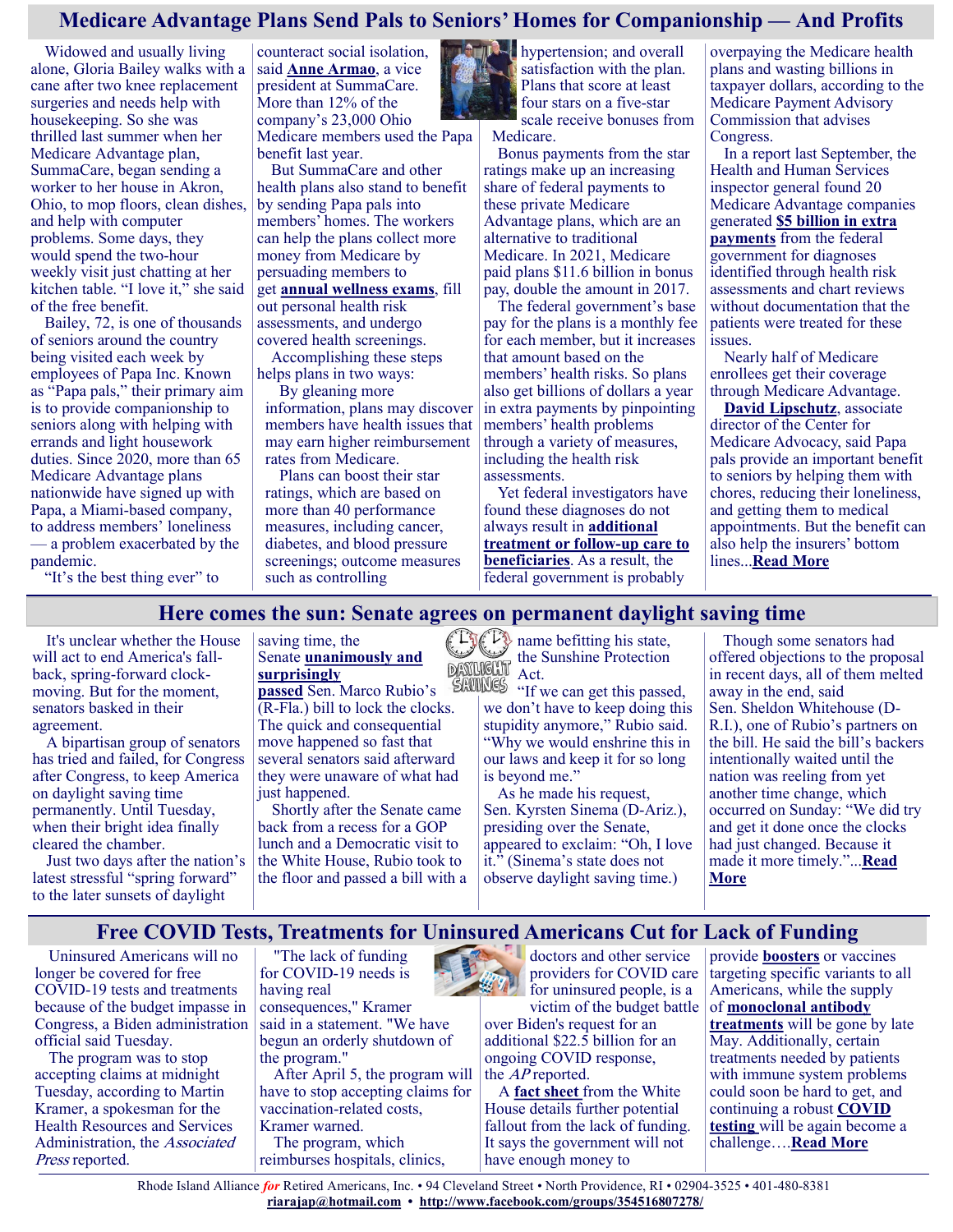# **RI ARA HealthLink Wellness News** HealthLink Wellness



# **Pfizer asks FDA to authorize 2nd Covid booster for people 65 and older**

Pfizer and BioNTech announced Tuesday that they asked U.S. regulators to authorize a second Covid-19 vaccine booster for people 65 and older.

If the Food and Drug Administration grants authorization, the additional shot would go to a group of people who are among those with the highest risk of serious illness and death from Covid.

Pfizer cited data from Israel that showed Covid infections were 2 times lower and rates of severe illness were 4 times lower among individuals who received a second booster dose of the vaccine, compared to those who received only one booster shot.

The second booster was administered at least four months after the initial booster, Pfizer said. The company also

included data from Israel on health care workers who had been vaccinated and boosted with the vaccine.

That data showed participants saw neutralizing antibody titers increase sevenfold to eightfold a few weeks after the additional booster dose.

The FDA has authorized booster shots for everyone 12 and older on an emergency use basis.

Multiple **[studies](https://www.nbcnews.com/health/health-news/cdc-finds-covid-booster-effectiveness-wanes-remains-strong-rcna15951)** have shown that the protection from the initial booster dose begins to wane after several months, particularly against the omicron variant of the coronavirus.

Pfizer CEO Albert Bourla said Friday that the company **[was](https://www.nbcnews.com/health/health-news/pfizer-plans-submit-data-4th-covid-shot-fda-rcna19675)  [close to submitting data](https://www.nbcnews.com/health/health-news/pfizer-plans-submit-data-4th-covid-shot-fda-rcna19675)** to the



FDA on a fourth dose of its vaccine after its scientists found that the protection from the first

booster began to wane after three or four months.

The Centers for Disease Control and

Prevention **[recommends](https://www.cdc.gov/coronavirus/2019-ncov/vaccines/booster-shot.html#:~:text=Pfizer%2DBioNTech-,Who%20should%20get%20a,Everyone%2012%20years%20and%20older)** everyo ne ages 12 and up receive a booster five months after their second shot of either the Pfizer or the Moderna vaccine or two months after receiving the single -dose Johnson & Johnson vaccine.

More than 66 percent of Americans ages 65 and older who are eligible for a booster have received one, according to data from the **[CDC](https://covid.cdc.gov/covid-data-tracker/#vaccinations_vacc-total-admin-rate-total)**.

If the additional Pfizer booster is authorized, it's unclear if every eligible person who wants a

second booster will be able to get one — the U.S. government currently **[only has enough](https://www.nbcnews.com/politics/white-house/white-house-warns-covid-treatment-vaccine-cuts-added-funding-rcna20097)** doses for immunocompromised people to seek a fourth shot, a senior administration official said Tuesday.

Health experts **[have said](https://www.nbcnews.com/health/health-news/2nd-booster-may-come-fall-might-not-shot-got-last-time-rcna18976)** that additional shots will likely be needed, though it is still unclear when and how often.

Experts also still don't know if every person will need an additional dose, but it makes sense for the elderly to get their shots first, said Dr. Anna Durbin, a vaccine researcher at Johns Hopkins University.

"Because we know already that their immune systems don't work quite as well and that they are at higher risk for severe disease," she said.

## **Knee Replacement in Folks Over 80: Less Risky Than You Think**

Knee replacement surgery is increasingly common among people over 80 sidelined with knee pain, and the procedure isn't as hazardous for them as often assumed.

That's the main message from a new study of more than 1.7 million seniors who underwent knee replacement surgery.

The findings come as no surprise to Dr. Thomas Fleeter, whose oldest knee replacement patient was 96.

Age is just a number when it comes to knee replacement surgery, said Fleeter, an

orthopedic surgeon with offices in Reston and Centreville, Va. He was not involved with the new study.

"Nobody wants to live in pain, and one of the greatest fears of elderly people is being dependent," he said. These folks want to go to the grocery store, see their grandchildren, travel, garden and live their lives to the fullest, he added.

For many of them, **[knee](https://orthoinfo.aaos.org/en/treatment/total-knee-replacement/)  [replacement surgery](https://orthoinfo.aaos.org/en/treatment/total-knee-replacement/)** can help meet these goals.



Octogenarians do have longer hospital stays after knee replacement surgery and are also more likely to be readmitted to the hospital within 90 days than patients aged 65 to 79, but the two age

groups tend to have similar risks for other complications, the study team found.

"We are seeing an increase in life expectancy, and more people want to sustain a good quality of life and activity, so patients older and older are considering knee replacement as a way to

overcome chronic knee pain," said study author Priscilla Varghese, a medical student at SUNY Downstate in New York City.

Varghese conducted the study at Maimonides Medical Center, in Brooklyn, during a summer research program. "Knee replacement surgery carries a very low risk for people aged 80 and older, and they will likely have a substantial, if not complete, reduction of pain after surgery," Varghese said….**[Read](https://consumer.healthday.com/3-22-2656926375.html)  [More](https://consumer.healthday.com/3-22-2656926375.html)**

# **More Than Half of Cancer Patients End Up With Medical Debts**

More than half of individuals who are diagnosed with cancer end up in some form of medical debt, and 53% of those individuals have a debt that ends up in collection, **[according to](https://www.fightcancer.org/sites/default/files/national_documents/survivor_views_cancer_debt_0.pdf)  [data that was released](https://www.fightcancer.org/sites/default/files/national_documents/survivor_views_cancer_debt_0.pdf)  [yesterday](https://www.fightcancer.org/sites/default/files/national_documents/survivor_views_cancer_debt_0.pdf)** by the American Cancer Society. Three-quarters of those who are diagnosed said that they were unprepared for the financial toll that having the disease would place on the and their families.

The ACS conducted a poll of

1,200 cancer patients last month to collect its research and found that 35% currently have unpaid medical

bills and only 32% were able to pay their bills without incurring any debt. Only 16% have paid off debts that were incurred as a result of being treated for cancer.

For those who incurred medical debt, more than 50% had at least \$5,000 and 22% had more than \$10,000, according to the survey. More than 25% of



unpaid medical bills.

Accumulating medical debts after being diagnosed with cancer has led many to delay other important financial decisions or make changes to their situations while also avoiding being treated for other illnesses. Nearly two-thirds of the respondents said they have

delayed medical care for minor issues and 45% have done so for serious issues. Many have been forced to put off vacations or other major purchases, and to cut back on food, clothing, and other basic household expenses.

Ultimately, 16% of cancer patients said that they have suffered negative setbacks, such as a delayed diagnosis or longer recovery times or recurrences of the disease as a result of the financial toll that the diagnosis and treatment has taken.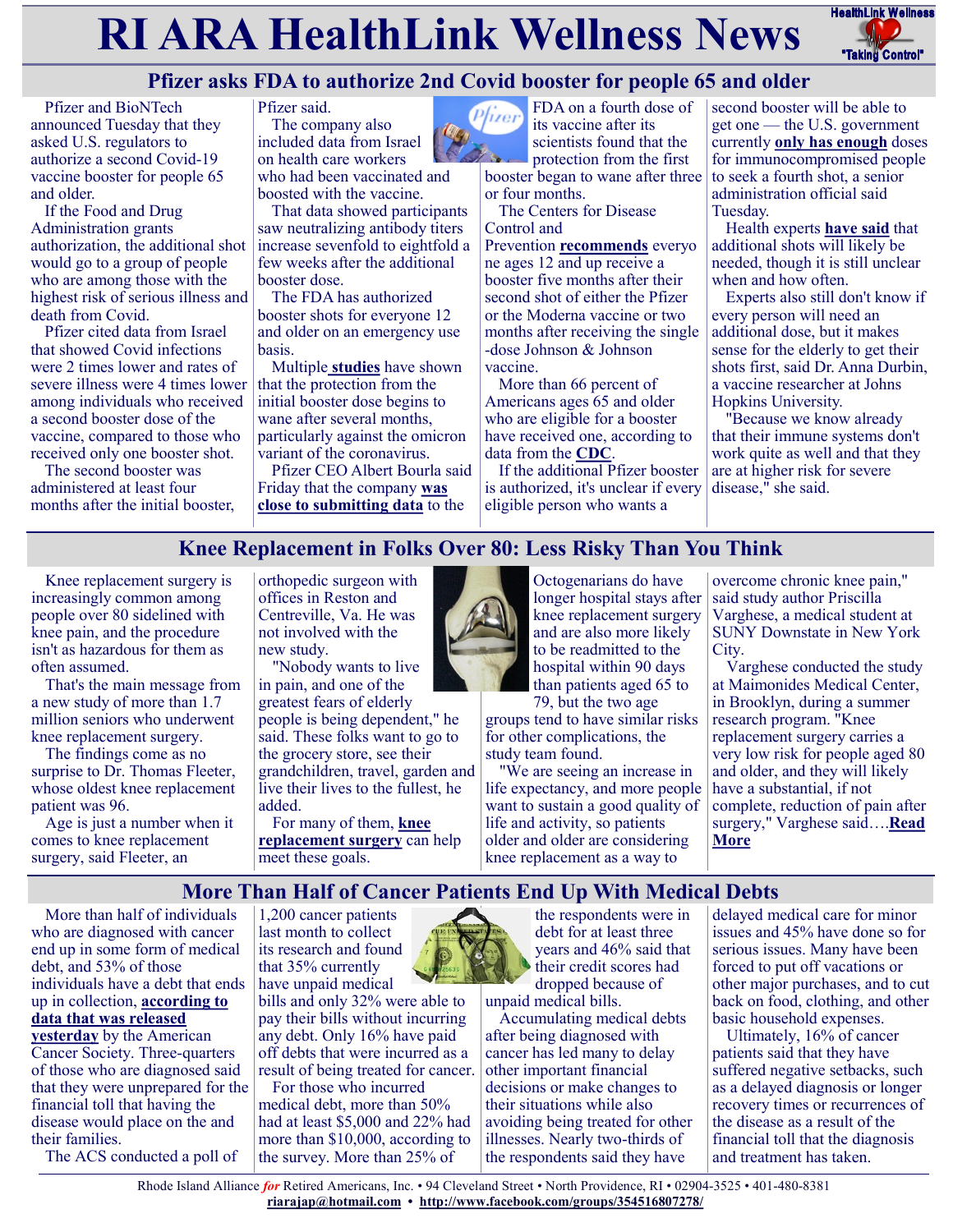## **A Routine Checkup Led Him to Fix a Leaky Heart Valve Before It Became a Problem**

When Randy Fritz went to his his quality of life. It wasn't primary care physician for a checkup, he hadn't been to see his doctor in more than a decade, but he wasn't concerned. Why would he be? He played tennis and racquetball regularly with nary a problem. He ate healthy foods. He felt fine.

So, he was shocked by what his doctor told him: He had a heart murmur and needed to see a cardiologist.

"The cardiologist said I had a leaky mitral valve," said Fritz, who lives near Austin, Texas. "I jokingly said, 'So I guess I'll need surgery?'"

"Yes," his doctor said.

"I was being sarcastic!" Fritz replied.

"Sarcastic or not," his doctor said, "you're going to need it."

Then the cardiologist emphasized two points. Even if Fritz felt fine, a leaky mitral valve would eventually degrade

a question of if but when. And he would be better off repairing the valve while he was healthy.

"Valves in the heart are designed to let blood flow in one direction only," said Dr. Stephen J. Dewan, the cardiothoracic surgeon who performed Fritz's procedure. "Randy's valve was defective and allowed blood to go backwards inappropriately. To compensate, the heart tends to pump more blood."

Left untreated, he said, patients can develop shortness of breath and atrial fibrillation, which need even more intervention.

"We want to interrupt this before the chambers of the heart get too big," Dewan said, "before patients develop symptoms."

Studies show, he added, "that folks who are operated on while they are healthy and

asymptomatic tend to do better further down the road" than those who have surgery once they've developed atrial fibrillation.

"That was one of the main things I was told: If I waited too long and got an oversized ventricle, it would not be repairable," Fritz said.

Still, he had no symptoms, which was why his wife and their three grown children struggled to reconcile that this seemingly healthy guy needed heart surgery.

Fritz decided to have an echocardiogram every six months. If it showed his situation was worsening, he'd have surgery.

Everything looked fine until mid-2019. "My cardiologist wanted me to have the surgery in 2020, but the pandemic hit, and elective procedures were being shut down. I didn't want to be in

the hospital during that time anyway."

Fritz began going in for tests every quarter. After his echocardiogram in January 2021, almost four years after this cardiac waiting game began, his cardiologist told him, "You can't wait."

So Fritz, who still felt fine, resigned himself to the surgery. He went online to research his condition and the surgery.

"It would have been better if I'd never looked," he said. "You don't want to know all the things they're going to do to you and all the things that can go haywire. That's input you don't need. Nothing positive can come out of that."

He took a deep breath and put his trust in his surgeon, who completely understood Fritz's curiosity….**[Read More](https://consumer.healthday.com/aha-news-a-routine-checkup-led-him-to-fix-a-leaky-heart-valve-before-it-became-a-problem-2656969196.html)**

## **Mammograms Can Also Highlight Heart Risks**

Your annual screening mammogram may do more than spot breast cancer early — it may give you a heads up on your heart disease risk, too. **[Digital breast X](https://www.heart.org/en/news/2019/12/02/could-mammograms-screen-for-heart-disease)-rays** can also detect a build-up of calcium in the arteries of your breasts, an early sign of heart disease. These white areas — known as breast **[arterial calcification](https://www.bhf.org.uk/informationsupport/heart-matters-magazine/medical/ask-the-experts/calcification-of-arteries)**, or BAC — are markers of hardening in the arteries and tend to go along with advancing age, type 2 diabetes, high blood

pressure and inflammation. (It is not the same as calcification

of the inner layer of the arteries that is often found in smokers or people with high cholesterol.)

"A single test that is universally accepted can address the two leading causes of death in women," said study author Dr. Carlos Iribarren. He is a research scientist at the Kaiser Permanente Northern California Division of Research, in Oakland.



For the study, his team reviewed health records of more than 5,000 women, aged 60 to 79, who underwent one or

more **[screening mammograms](https://www.cancer.gov/types/breast/mammograms-fact-sheet#:~:text=A%20mammogram%20is%20an%20x,or%20images%2C%20of%20each%20breast.)**. None of these women had a history of heart disease or breast cancer when the study began. They were followed for about 6.5 years.

Those whose mammogram showed breast arterial calcifications were 51% more likely to develop heart disease or

have a stroke compared with women without calcium build-up in their arteries, the study found.

In addition, women with calcium build-up were 23% more likely to develop any type of heart or vascular disorder, including heart disease, stroke, heart failure and related diseases, the study showed.

"BAC provides additional information and is not intended to replace any current risk factors for heart disease," Iribarren said...**[Read More](https://consumer.healthday.com/3-16-mammograms-can-also-highlight-heart-risks-study-2656910751.html)**

## **CPR 'Heroes' Need More Support, Report Says**

When she arrived at her neighbor's house and found him unconscious and turning blue, Brianna Colquitt knew what to do.

While someone called 911, Colquitt, then a high school senior in Carrollton, Georgia, started CPR. She kept it up until emergency responders arrived. Her training, which she'd received in a high school health class the year before, had prepared her to act, she said. "Everything just clicked."

But it didn't prepare her for everything that followed. First came the news that her neighbor didn't make it. Then  $\mathcal{C}$ ardio came the wondering: Had she done all she could? Even now, more than three years later, "the memories are very vivid, because it was a traumatic experience," Colquitt said.

The need to understand such experiences is part of what inspired a new report from the American Heart Association about lay responders and CPR.

"We've trained people for decades to do bystander CPR, but we've never actually gone back and paid attention to supporting them after we call

them to action," said Katie Dainty, who led the *Dulmonary* writing committee for the  $\mathcal{R}$ )esuscitation scientific statement

published Monday in the AHA journal Circulation.

Lay people who perform CPR are "amazing heroes," said Dainty, a research chair in patient-centered outcomes at Toronto's North York General Hospital. The new statement aims to serve those people better by summarizing the latest research on their experience, which could improve training, remove barriers to people taking action and, ultimately, save

lives.

An estimated 347,322 adults in the U.S. have a cardiac arrest each year, AHA statistics show. CPR approximately doubles the odds of someone surviving a cardiac arrest, yet bystanders in North America initiate CPR only 39% to 44% of the time, according to the new report.

There are big challenges to improving that rate that go beyond more training, said Dainty, who also is an associate professor at the Institute of Health Policy, Management and Evaluation at the University of Toronto….**[Read More](https://consumer.healthday.com/aha-news-cpr-heroes-need-more-support-report-says-2657000296.html)**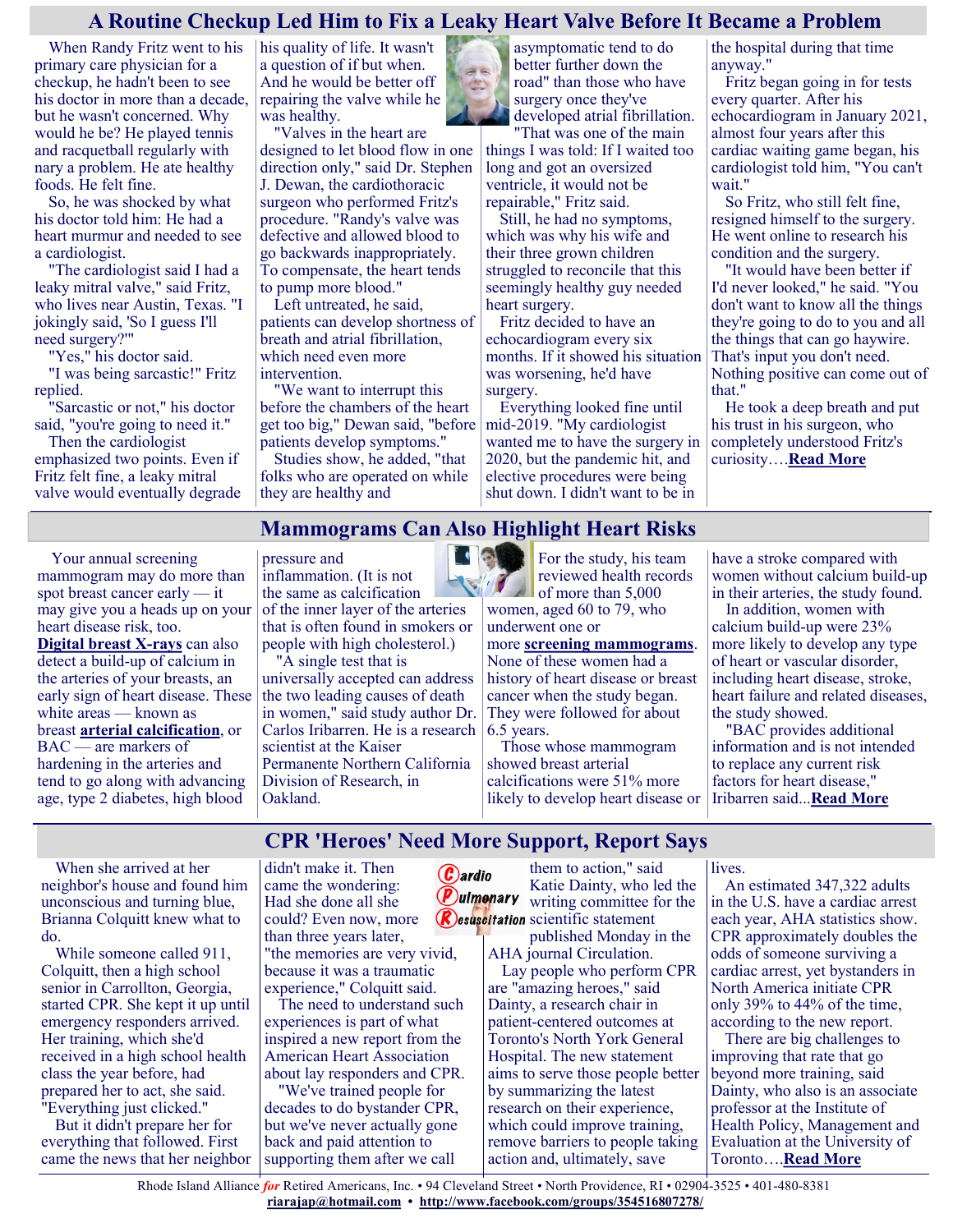## **Palliative Care Crucial After Severe Stroke, But Many Patients Miss Out**

Landing in the hospital with a serious illness such as stroke can be one of the worst experiences of a person's life.

Why, then, do so few take advantage of a medical specialty aimed at easing pain and suffering during their hospital stay?

Palliative care professionals focus on improving a patient's quality of life by emphasizing pain management and symptom relief during medical treatment. They also help the sick person and their loved ones deal with stress and grief and guide them through important decisionmaking.

But only 1 in 5 people

hospitalized with a severe stroke during a recent three-year period received a palliative care consultation, according to a recent study in the *[Journal of](https://www.jpsmjournal.com/article/S0885-3924(21)00709-0/fulltext)  [Pain and Symptom](https://www.jpsmjournal.com/article/S0885-3924(21)00709-0/fulltext)  [Management](https://www.jpsmjournal.com/article/S0885-3924(21)00709-0/fulltext)*.

"I don't think that every patient who has a severe stroke necessarily needs a palliative care consult, but I have a feeling it should be more than 20%," said senior author Dr. Alexia Torke, a research scientist at the Regenstrief Institute in Indianapolis.

"Such a life-changing event really needs a lot of support for the patient and family, and one

aspect of support both coping with a lifethreatening illness and making decisions is

palliative care," she added. Palliative care is a relatively new field. It is sometimes mistaken for hospice care, which "is specifically focused on the very end of life and those who are dying," said Dr. R. Sean Morrison, chairman of the Brookdale Department of Geriatrics and Palliative Medicine at Mount Sinai in New York City. He was not part of the study.

But palliative care is meant to ease the suffering of all patients, regardless of their prognosis,

Morrison and Torke said. "Palliative care is team-based care that's focused on improving quality of life for people living with serious illness of all ages, and can and should be provided at the same time as all other appropriate treatments, including those to prolong life," Morrison said.

"When palliative care is provided at the same time, people have reduction in pain and other symptoms, their families feel better cared for and supported, and in cancer, for example, they live longer," he added….**[Read More](https://consumer.healthday.com/3-16-palliative-care-teams-often-crucial-after-severe-stroke-2656911996.html)**

## **Lots of Napping Could Raise a Senior's Odds for Alzheimer's**

Taking longer or more frequent naps during the day may sound enticing, but it may be a harbinger of Alzheimer's disease.

Older adults who nap throughout the day may be more likely to develop **[Alzheimer's,](https://www.nia.nih.gov/health/alzheimers-disease-fact-sheet)**  while napping may also be a consequence of advancing Alzheimer's, a new study suggests.

"Daytime napping and Alzheimer's disease seem to be driving each other's changes in a bi-directional way," said study author Dr. Yue Leng. She is an assistant professor of psychiatry at the University of California, San Francisco.

The bottom line? "Older adults, and especially those with Alzheimer's disease, should pay more attention to their daytime napping behaviors," Leng said.

There are several potential ways that **[daytime napping](https://www.health.harvard.edu/staying-healthy/is-your-daily-nap-doing-more-harm-than-good)** and

Alzheimer's may be linked. "It could be a reflection of underlying Alzheimer's pathology at the preclinical stage that affects the wakepromoting network and contributes to increased daytime sleepiness," she said. "Excessive daytime napping might also impact and interact with nighttime sleep, resulting in



hour **[circadian](https://www.nigms.nih.gov/education/fact-sheets/Pages/circadian-rhythms.aspx#:~:text=Circadian%20rhythms%20are%20physical%2C%20mental,the%20study%20of%20circadian%20rhythms.)  [rhythms](https://www.nigms.nih.gov/education/fact-sheets/Pages/circadian-rhythms.aspx#:~:text=Circadian%20rhythms%20are%20physical%2C%20mental,the%20study%20of%20circadian%20rhythms.)**, which has also been linked to an increased risk of Alzheimer's."

For the study, more than 1,400 older Americans, average age 81, wore a watch-like activity monitor for two weeks every year. Any prolonged period of no activity from 9 a.m. to 7 p.m. was considered a nap. Participants also underwent a battery of neurological tests each year.

When the study started, more than three-quarters of participants showed no signs of any cognitive impairment, 19.5% had mild cognitive

impairment, and slightly more than 4% had Alzheimer's disease.

Daily napping increased by about 11 minutes per year among folks who didn't develop cognitive impairment during roughly 14 years of follow-up. The greater the increase in naps, the more quickly memory and thinking skills declined, the findings showed.

The rate of increase in naps doubled after a diagnosis of mild cognitive impairment and nearly tripled after a diagnosis of Alzheimer's disease, according to the report published March 17 in the journal *[Alzheimer's &](https://alz-journals.onlinelibrary.wiley.com/doi/abs/10.1002/alz.12636)  [Dementia](https://alz-journals.onlinelibrary.wiley.com/doi/abs/10.1002/alz.12636)***…**.**[Read More](https://consumer.healthday.com/3-17-2656956379.html)**

## **Triglycerides a Stroke Danger, Even With Statin Treatment**

Stroke survivors may be watching their "bad" cholesterol, but a new study suggests another type of blood fat could put them at risk of a repeat stroke within the next year.

Researchers found that stroke survivors with **[high](https://www.nhlbi.nih.gov/health-topics/high-blood-triglycerides)  [triglycerides](https://www.nhlbi.nih.gov/health-topics/high-blood-triglycerides)** suffered repeat strokes at about twice the rate of survivors with normal triglyceride levels. Their risk of heart attack and severe chest pain were similarly raised even if they were taking cholesterol-lowering statin drugs.

However, experts said it's not clear that high triglycerides, per se, were to blame.

They may simply be a marker of something else that's going on, said Dr. Leah Dickstein, a clinical assistant professor of neurology at NYU Langone Health in New York City.

"We don't know that treating high triglycerides will lower these risks," said Dickstein, who was not involved in the study. The good news, she added, is that many of the things **[routinely recommended](https://www.stroke.org/-/media/stroke-files/lets-talk-about-stroke/prevention/lets-talk-about-lifestyle-changes-to-prevent-stroke-ucm_309712.pdf?la=en)  [to stroke survivors](https://www.stroke.org/-/media/stroke-files/lets-talk-about-stroke/prevention/lets-talk-about-lifestyle-changes-to-prevent-stroke-ucm_309712.pdf?la=en)** will help

manage their triglycerides. Those include a diet low in saturated fat and **[processed](https://www.helpguide.org/articles/healthy-eating/choosing-healthy-carbs.htm)** 



cholesterol gets most of the attention, but triglycerides are another blood fat that can soar when people are overweight, eat too many calories (especially from foods high in sugar or saturated fat) and drink excessively. High triglycerides also tend to go hand-in-hand with conditions like obesity, type 2 diabetes, kidney disease and high blood pressure.

However, it's been unclear whether high triglycerides predict a poorer prognosis for

**[carbohydrates](https://www.helpguide.org/articles/healthy-eating/choosing-healthy-carbs.htm)**, regular stroke survivors.

For the new study, Dr. Takao Hoshino and colleagues at Tokyo Women's Medical University followed 870 patients at their hospital. All had recently suffered a stroke or "ministroke." At the outset, onequarter had high triglycerides, defined as 150 mg/dL or higher.

Over the next year, those patients suffered major "cardiovascular events" at higher rates than stroke survivors with normal triglyceride levels….**[Read](https://consumer.healthday.com/stroke-2656953715.html)  [More](https://consumer.healthday.com/stroke-2656953715.html)**